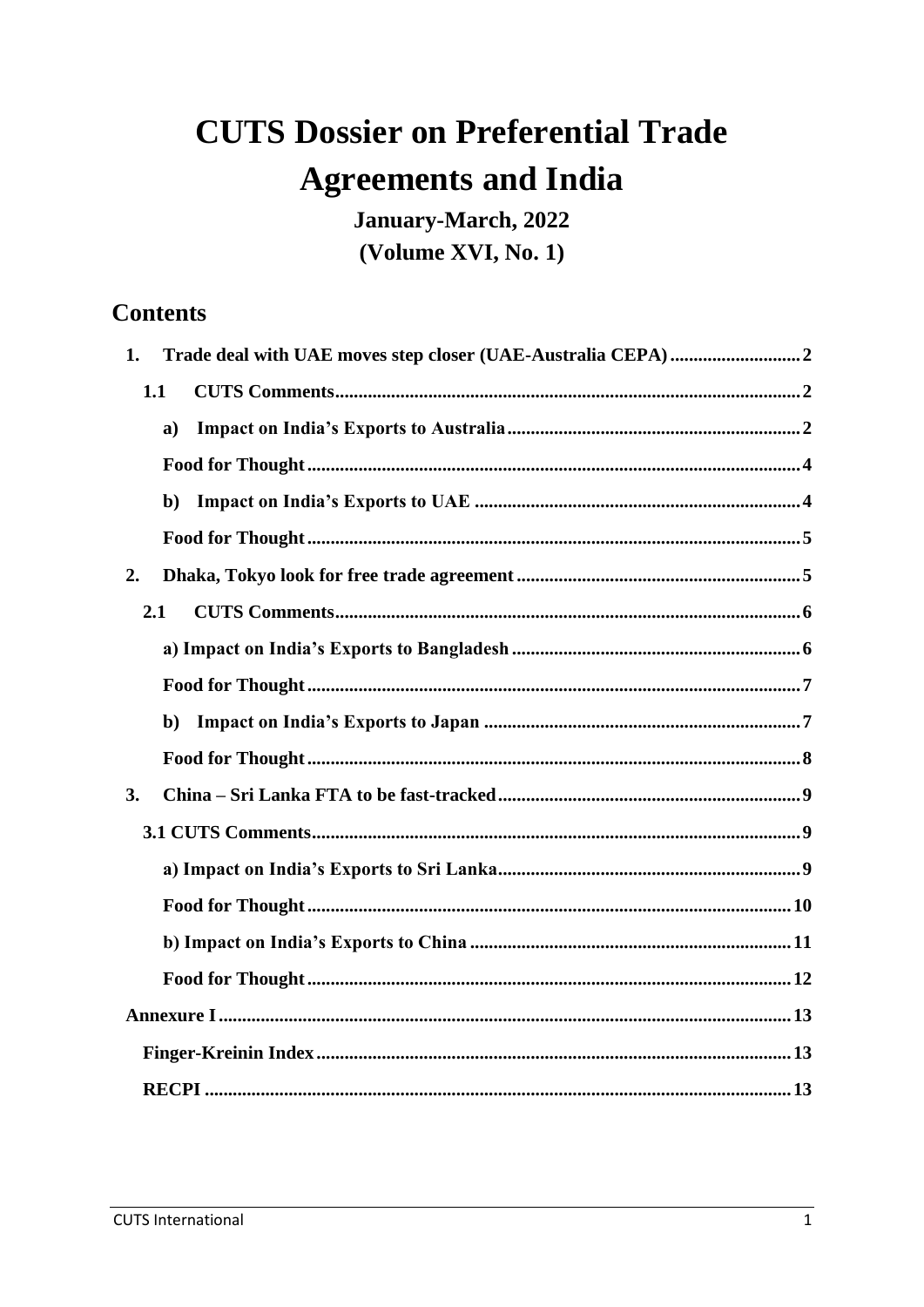## <span id="page-1-0"></span>**1. Trade deal with UAE moves step closer (UAE-Australia CEPA)**

Trade Minister of Australia Dan Tehan recently confirmed that both countries had agreed to undertake "preparatory discussions and domestic consultations" with a view to starting formal trade negotiations.

"The UAE is Australia's gateway to the Middle East and presents an opportunity for greater trade diversification," Mr Tehan said. In 2020, two-way trade between Australia and the UAE was worth \$6.8 billion and two-way investment was \$16 billion.

Australia has more than 300 key businesses operating in the UAE, including in building, construction, financial services, agricultural supplies and training services and a CEPA would create more opportunities for Australian businesses and workers.

*[https://www.mandurahmail.com.au/story/7663086/trade-deal-with-uae-moves-step](https://www.mandurahmail.com.au/story/7663086/trade-deal-with-uae-moves-step-closer/?cs=12)[closer/?cs=12](https://www.mandurahmail.com.au/story/7663086/trade-deal-with-uae-moves-step-closer/?cs=12)*

# <span id="page-1-1"></span>**1.1 CUTS Comments**

### <span id="page-1-2"></span>**a) Impact on India's Exports to Australia**

In 2020, India's exports to Australia were US\$ 3.47 billion while UAE's (United Arab Emirates) exports to Australia stood at US\$ 5.98 billion. Only four key export products, natural or cultured pearls, precious or semi-precious stones, electrical machinery and equipment, articles of iron and steel, are found to be common among their export baskets to Australia.

Other key exports of India to Australia are pharmaceutical products, mineral fuels and mineral oils, natural or cultured pearls, precious or semi-precious stones and metals. Similarly for UAE to Australia are copper wires, articles of jewelry, pipes and tubes of iron or steel, parts and accessories for tractors and motor vehicles, etc.

In order to understand the overall impact on India's exports to Australia, two Indices have been computed: FKI (Finger-Kreinin Index) and RECPI (Relative Export Competitive Pressure Index) (see Annexure I). The FKI analysis measures the degree of similarity between product baskets of two source countries in their exports of goods to a given destination country. Table 1.A shows FKI values for India over a period of five years in Australia market while UAE as a competitor.

As shown in Table 1.A, FKI values are more or less same over the years, and very less similarity is found between export baskets of India and its competitor UAE to Australia. The highest value of this Index was 0.24 in the year 2017, which is very low.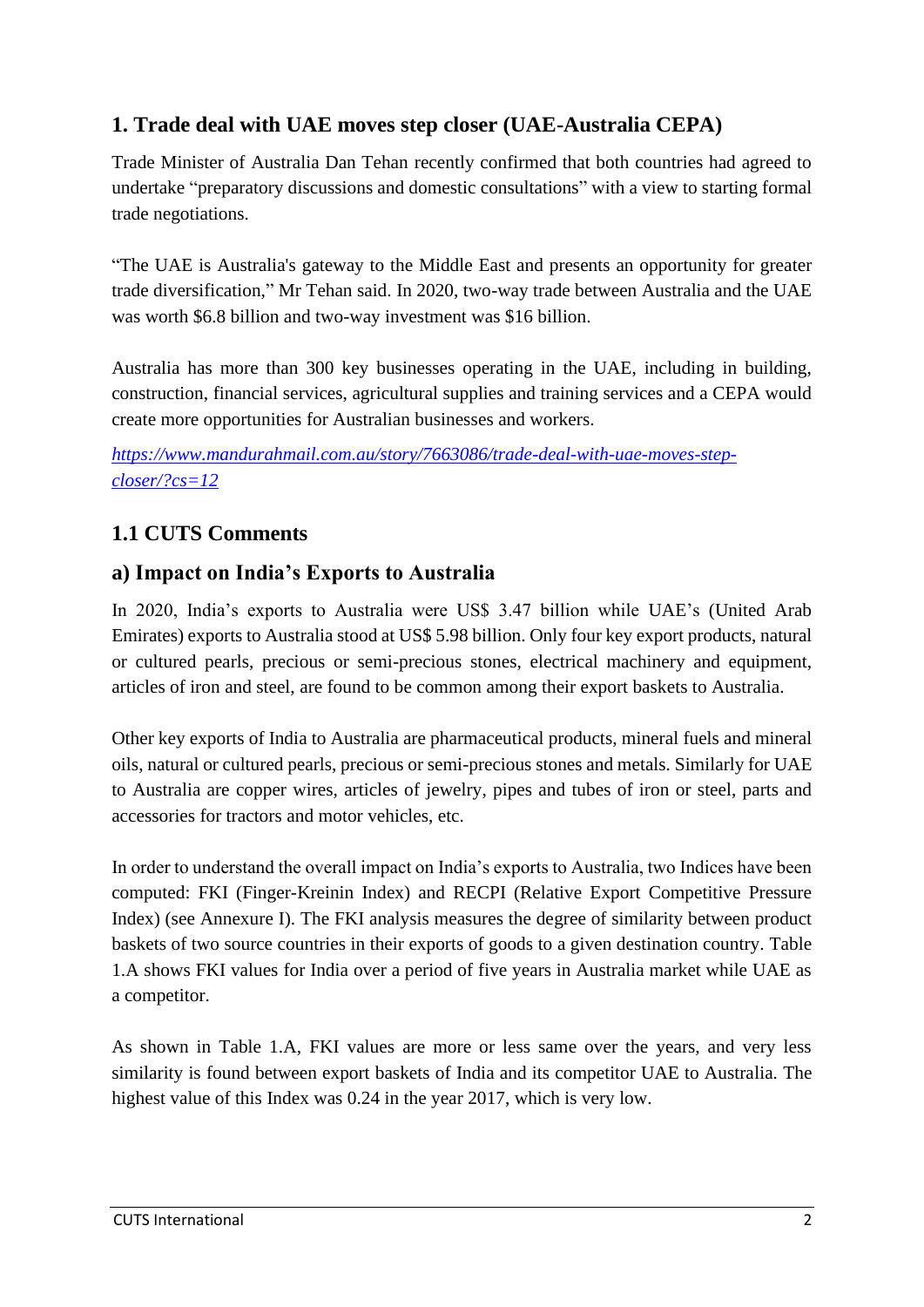The RECPI analysis compares the degree of competitiveness between India and its competitor country (UAE) in exporting common products to a particular destination market, Australia in this case. Table 1.B below presents findings of RECPI analysis of India in Australia market with UAE as a competitor.

As shown in Table 1.B, RECPI values of past five years were very low, kept in the range of 0.01to 0.04. It indicates that India has not faced any significant competitive pressure from UAE in access to Australia market.

| Table 1.A: India's FKI with UAE in Australian Market                                          |      |      |      |      |      |
|-----------------------------------------------------------------------------------------------|------|------|------|------|------|
| Competitor                                                                                    | 2016 | 2017 | 2018 | 2019 | 2020 |
| <b>UAE</b>                                                                                    | 0.12 | 0.24 | 0.13 | 0.17 | 0.17 |
| Table 1.B: India's RECPI with UAE in Australian Market                                        |      |      |      |      |      |
| Competitor                                                                                    | 2016 | 2017 | 2018 | 2019 | 2020 |
| <b>UAE</b><br>0.02<br>0.01<br>0.01<br>0.04<br>0.04                                            |      |      |      |      |      |
| Source: CUTS calculations using TradeSift software and data from UN Comtrade via WITS 6-digit |      |      |      |      |      |
| database                                                                                      |      |      |      |      |      |

**Table 1: India's FKI and RECPI with UAE in the Australian Market**

In order to better understand possible trade diversion, which is likely to be faced by India from UAE in the Australian market, a SMART analysis has been carried out. Most affected eight products are listed in Table 2 below. It has been observed that Indian jewellery, textile, iron and steel, and electronic products will be affected most.

<span id="page-2-0"></span>

| <b>Product</b>                                                                         |                                                    | <b>Trade Diversion</b> |  |  |
|----------------------------------------------------------------------------------------|----------------------------------------------------|------------------------|--|--|
| Code                                                                                   | <b>Description</b>                                 | (US\$ thousands)       |  |  |
| 711319                                                                                 | Jewellery of precious metal, whether or not plated | $-260.16$              |  |  |
| 570330                                                                                 | Carpets and Other Floor covering Textiles          | $-43.04$               |  |  |
| 730630                                                                                 | Iron or Non-Alloy Steel                            | $-23.81$               |  |  |
| 540720                                                                                 | <b>Woven Fabrics</b>                               | $-14.78$               |  |  |
| 854460                                                                                 | <b>Electric Conductors</b>                         | $-14.58$               |  |  |
| 700510                                                                                 | Non-wired Glass                                    | $-14.04$               |  |  |
| 722220                                                                                 | Bars and Rods                                      | $-12.23$               |  |  |
| 850720                                                                                 | <b>Lead Acid Accumulators</b>                      | $-10.58$               |  |  |
| Source: CUTS calculations using WITS SMART analysis tool and data from UN COMTRADE via |                                                    |                        |  |  |
| WITS 6-digit database                                                                  |                                                    |                        |  |  |

**Table 2: Trade Diversion likely to be Experienced by India**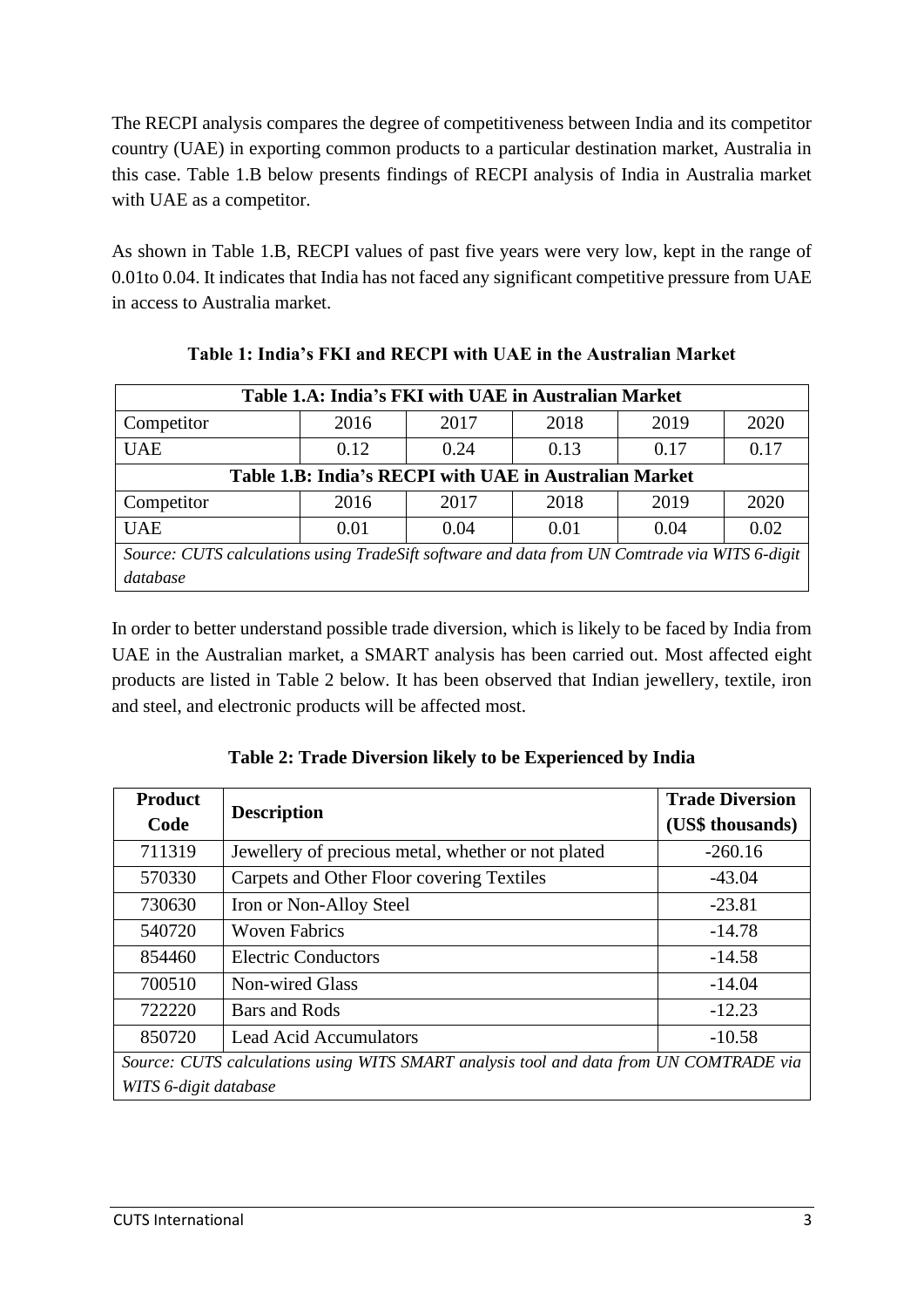It has been observed from above analysis India's exports to Australia as well as UAE will not be majorly affected due to this FTA. India has an FTA with the UAE. In the first week of April, 2022, India and Australia have signed an Economic Cooperation and Trade Agreement. Bilateral trade in goods and services for both countries is expected to rise from the existing US\$ 27.5 billion to US\$ 45 billion over the next five years. With this increase in trade, the trade deal will further contribute to supply chain resilience and will create about a million new jobs in India.

## <span id="page-3-0"></span>**b) Impact on India's Exports to UAE**

In 2020, while India's exports to the UAE were US\$ 17.95 billion, while Australia's exports to that market were just about US\$ 1.69 billion. Among the key export items, both India and Australia export mineral fuels and mineral oils, natural or cultured pearls, precious or semiprecious stones and rice to the UAE.

India's major exports to the UAE include mineral fuels and oils, jewelry, mobiles and telephones, diamond, semi or wholly milled rice. Australia's key exports to the UAE comprise aluminum oxide, fresh or chilled bovine meat, parts and accessories of tractors and other motor vehicles, barley, etc. FKI analysis in Table 2.A shows that there is limited similarity in product baskets of India and Australia in their exports to UAE. RECPI values suggest negligible competitiveness between India and Australia in UAE's market (see Table 3.B).

| Table 3.A: India's FKI with Australia in UAE Market                                           |      |      |      |      |      |
|-----------------------------------------------------------------------------------------------|------|------|------|------|------|
| Competitor                                                                                    | 2016 | 2017 | 2018 | 2019 | 2020 |
| Australia                                                                                     | 0.08 | 0.09 | 0.09 | 0.14 | 0.15 |
| Table 3.B: India's RECPI with Australia in UAE Market                                         |      |      |      |      |      |
| Competitor                                                                                    | 2016 | 2017 | 2018 | 2019 | 2020 |
| Australia<br>0.001<br>0.004<br>0.002<br>0.003<br>0.007                                        |      |      |      |      |      |
| Source: CUTS calculations using TradeSift software and data from UN Comtrade via WITS 6-digit |      |      |      |      |      |
| database                                                                                      |      |      |      |      |      |

As shown in Table 4, a significant trade diversion can be expected from the seven major products. Exports of aluminum oxide may be reduced by US\$ 9 million, and that of flat-rolled products of iron and non-alloy steel will be reduced by US\$ 1 million. Exports of pumice stone and diamonds will also be reduced significantly.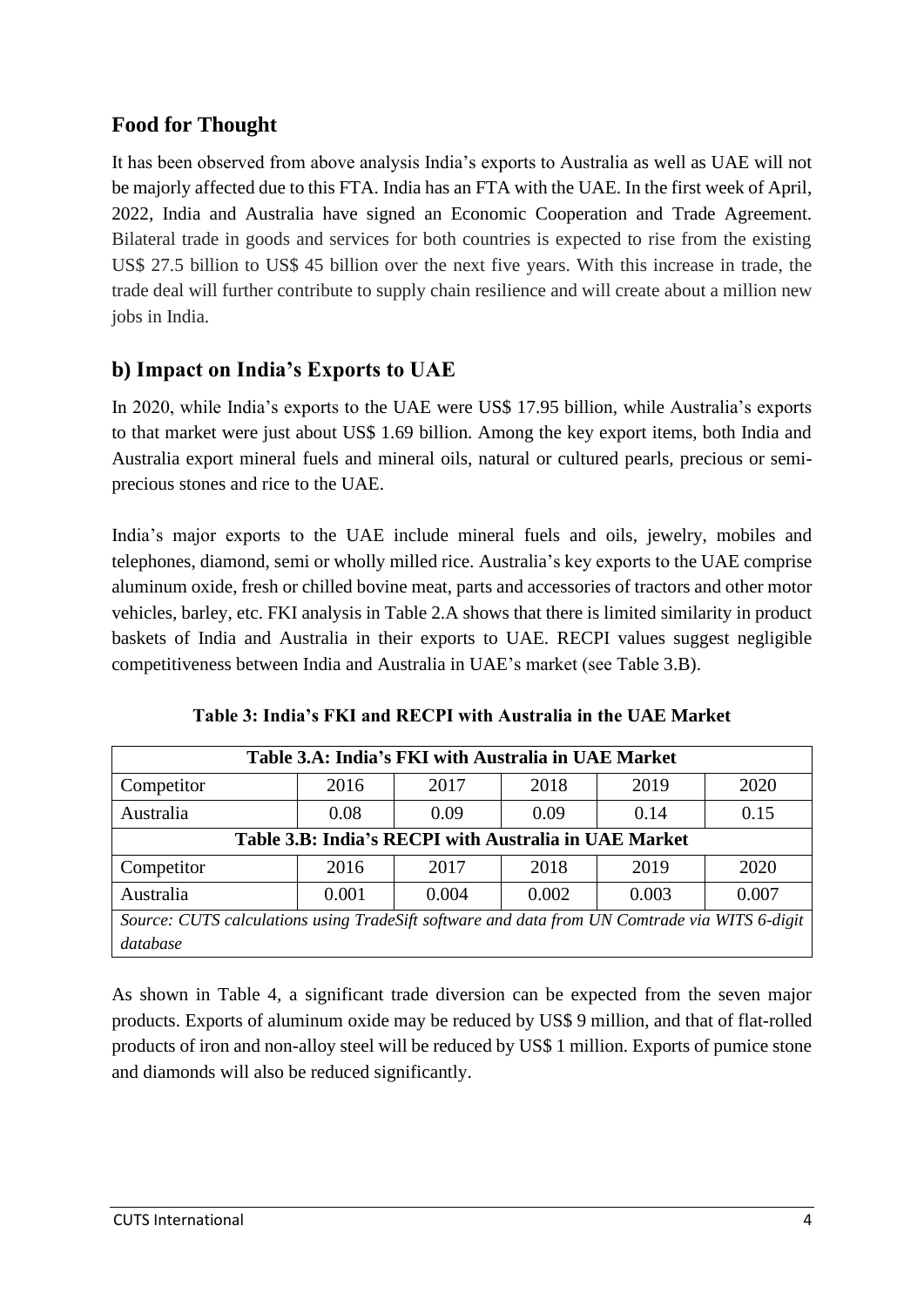| <b>Product</b><br>Code                                                                 | <b>Description</b>                              | <b>Trade Diversion</b><br>(US\$ thousands) |  |  |
|----------------------------------------------------------------------------------------|-------------------------------------------------|--------------------------------------------|--|--|
| 281820                                                                                 | Aluminium oxide                                 | $-9196.88$                                 |  |  |
| 720839                                                                                 | Flat-rolled Products of Iron or Non-Alloy Steel | $-1049.77$                                 |  |  |
| 251320                                                                                 | <b>Pumice Stones</b>                            | -752.49                                    |  |  |
| 710239                                                                                 | <b>Diamonds</b>                                 | $-736.24$                                  |  |  |
| 71320                                                                                  | Chickpeas                                       | $-268.72$                                  |  |  |
| 720838                                                                                 | Flat-rolled Products of Iron or Non-Alloy Steel | $-113.23$                                  |  |  |
| 20442                                                                                  | $-106.63$                                       |                                            |  |  |
| Source: CUTS calculations using WITS SMART analysis tool and data from UN COMTRADE via |                                                 |                                            |  |  |
| WITS 6-digit database                                                                  |                                                 |                                            |  |  |

**Table 4: Trade Diversion likely to be Experienced by India**

<span id="page-4-0"></span>UAE is third largest trading partner of India. In 2020, India's exports to the UAE were nearly seventeen (17) times larger than Australia's exports. It has also been observed from our analysis that there is no significant commonality between the exports of India and Australia to the UAE.

Our SMART analysis has identified some major affected products. Recently, India has signed a Comprehensive Economic Partnership Agreement (CEPA) with the UAE. This Agreement is going to cover almost 90 percent of India's trade with that country. It will help Indian exporters from larger market access loss in these export items. Several sectors of India such as gems and jewelry, leather, plastic products, agriculture products, medical devices, pharmaceutical products, and automobiles will be benefitted from this Agreement.

## <span id="page-4-1"></span>**2. Dhaka, Tokyo look for free trade agreement**

Japanese ambassador to Dhaka ITO Naoki said that Tokyo was considering a joint study on framing the FTA with Bangladesh. Bangladesh and Japan would explore scopes for signing a free trade agreement for boosting bilateral trade, investment and economic cooperation. Planning minister MA Mannan told a dialogue that Japan would be a strong contender for signing a free trade agreement with Bangladesh and the bilateral trade relations would be smoother if the agreement is signed.

*<https://www.newagebd.net/article/165634/dhaka-tokyo-look-for-free-trade-agreement>*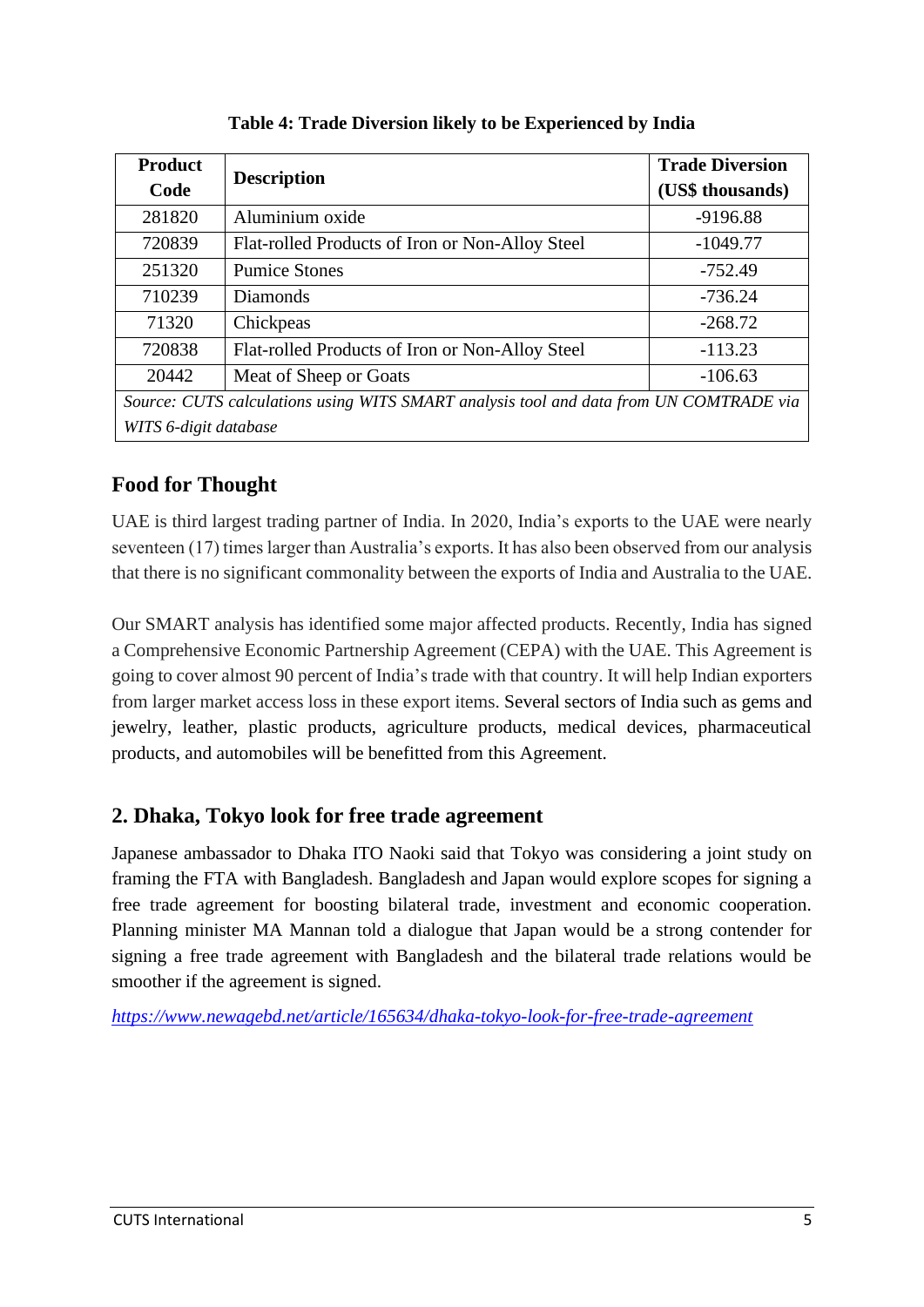## <span id="page-5-0"></span>**2.1 CUTS Comments**

## <span id="page-5-1"></span>**a) Impact on India's Exports to Bangladesh**

Bangladesh is India's fifth largest export destination of India. In 2020, India's merchandise exports to Bangladesh were US\$ 7.9 billion. Japan is the fifth largest importers of Bangladesh.<sup>1</sup> In 2020, Japan's exports to Bangladesh were US\$ 2.3 billion. Only four products, mineral fuels and mineral oils, machinery and mechanical appliances, motor cars, and other type of motor vehicles, are found to be common in their export baskets to Bangladesh.

Other key exports from India to Bangladesh are cotton, cotton yarn, electrical energy, maize, mineral oils, parts and accessories of motorcycles. Key exports from Japan to Bangladesh are flat-rolled products of iron or steel, waste or scrap of iron or steel, motor cars and motor vehicles.

India's FKI values over a period of last five years while Japan as a competitor in Bangladesh market are listed in below Table 5.A. These values were lie in between the range of 0.11 to 0.15. It represents very less similarity between India and Japan's export baskets. This is further confirmed by the values of RECPI (see Table 5.B), as India faces limited competition from Japan in the Bangladesh market.

| Table 5.A: India's FKI with Japan in Bangladesh Market                                        |      |      |      |      |      |
|-----------------------------------------------------------------------------------------------|------|------|------|------|------|
| Competitor                                                                                    | 2016 | 2017 | 2018 | 2019 | 2020 |
| Japan                                                                                         | 0.15 | 0.14 | 0.13 | 0.13 | 0.11 |
| Table 5.B: India's RECPI with Japan in Bangladesh Market                                      |      |      |      |      |      |
| Competitor                                                                                    | 2016 | 2017 | 2018 | 2019 | 2020 |
| 0.02<br>0.02<br>0.03<br>0.01<br>Japan<br>0.01                                                 |      |      |      |      |      |
| Source: CUTS calculations using TradeSift software and data from UN Comtrade via WITS 6-digit |      |      |      |      |      |
| database                                                                                      |      |      |      |      |      |

**Table 5: India's FKI and RECPI with Japan in the Bangladesh Market**

Our SMART analysis reveals that some specific products such as big diesel-powered trucks, flat-rolled products of iron or non-alloy steel, and chassis fitted with engines are most affected products. Exports of those products will be reduced by more than US\$ 1 million. Other most affected products include standard wires, small diesel-powered trucks, and electrical insulators.

<sup>1</sup> Bangladesh Bureau of Statistics (BBS) (2021), Foreign Trade Statistics of Bangladesh 2019-20, National Accounting Wing, Statistics and Information Division, Ministry of Planning, Government of Bangladesh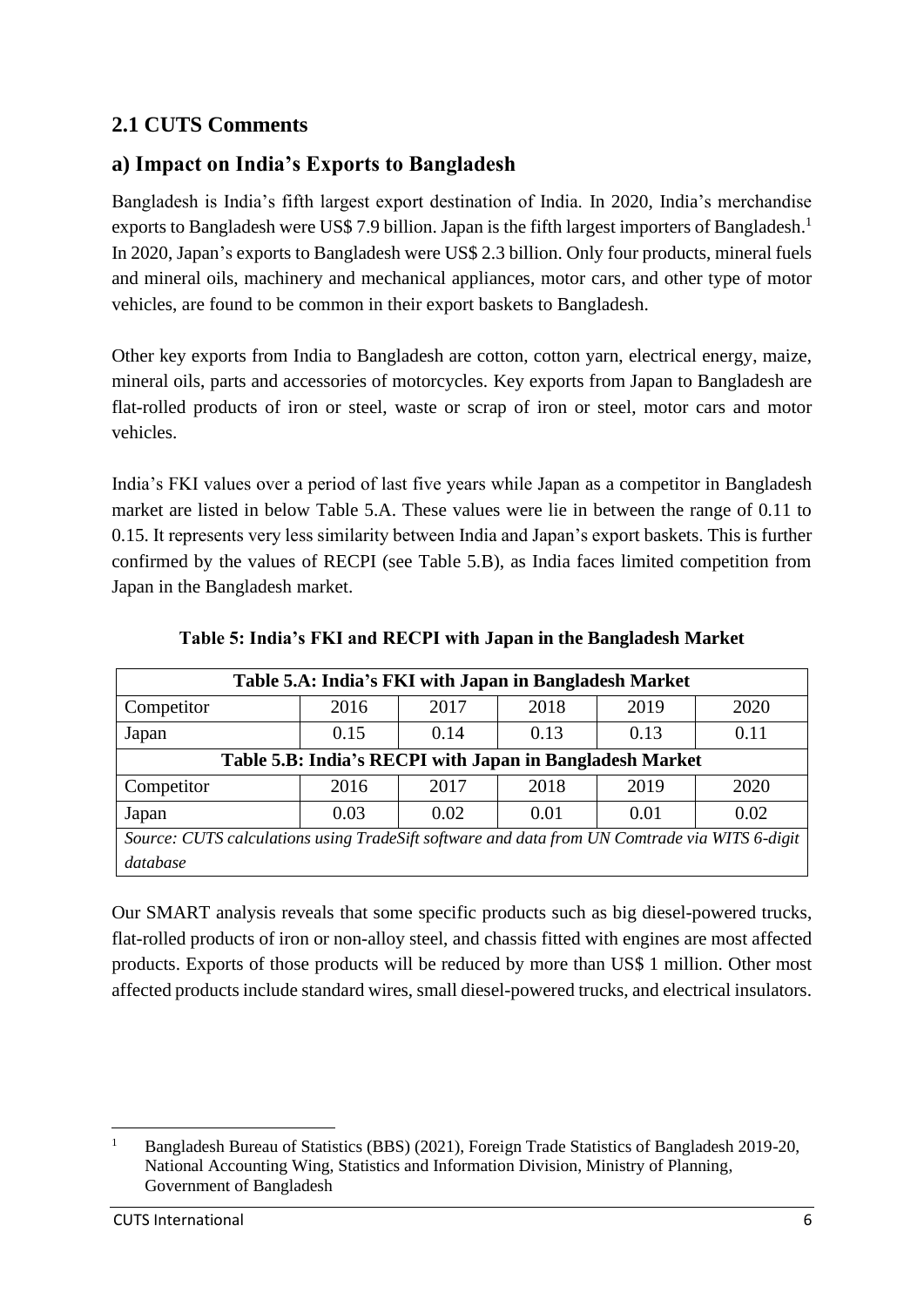| <b>Product</b>                                                                         |                                                         | <b>Trade Diversion</b> |  |  |  |
|----------------------------------------------------------------------------------------|---------------------------------------------------------|------------------------|--|--|--|
| Code                                                                                   | <b>Description</b>                                      | (US\$ thousands)       |  |  |  |
| 870422                                                                                 | Big diesel-powered trucks (capacity more than 5 tonnes) | $-2410.77$             |  |  |  |
| 720839                                                                                 | Flat-rolled Products of Iron or Non-Alloy Steel         | $-1498.53$             |  |  |  |
| 870600                                                                                 | Chassis fitted with Engines                             | $-1334.59$             |  |  |  |
| 761410                                                                                 | <b>Stranded Wires</b>                                   | $-942.234$             |  |  |  |
| 870421                                                                                 | Small diesel-powered trucks                             | $-710.495$             |  |  |  |
| 854620                                                                                 | <b>Electrical Insulators</b>                            | -584.047               |  |  |  |
| Source: CUTS calculations using WITS SMART analysis tool and data from UN COMTRADE via |                                                         |                        |  |  |  |
| WITS 6-digit database                                                                  |                                                         |                        |  |  |  |

**Table 6: Trade Diversion likely to be Experienced by India**

<span id="page-6-0"></span>India is in an advantageous position in Bangladesh market due to their geographical proximity and both the countries have cultural similarity. However, Japan is an advanced economy. Japanese technology is much superior and competitive as compared to India. It has been realised from the FKI values that nature of exports of India and Japan to Bangladesh are not similar. India mostly exports agriculture, and low and medium skill-based manufacturing commodities to Bangladesh.

Japan mostly exports high-skilled heavy engineering and electronics items to Bangladesh.

However, one rising sector of India, automobile industry, will be highly negatively impacted. India's automobile has high demand in Bangladesh market. This FTA can significantly reduce India's automobile market share.

## <span id="page-6-1"></span>**b) Impact on India's Exports to Japan**

In 2020, Bangladesh's exports to Japan ((US\$ 1.3 billion) were nearly half of India's exports to Japan (US\$ 2.6 billion). Among key export items, only Fish and Crustaceans are found common in their export baskets to Japan.

Other largely traded export items of India to Japan include diamonds, mineral fuels and mineral oils, frozen shrimps and prawns, iron ore and concentrates and herbicides. Similarly for Bangladesh, they included apparel products under chapter 61 (articles of apparel and clothing accessories knitted or crocheted) and 62 (articles of apparel and clothing accessories, not knitted or crocheted). Under these two HS chapters, men's or boy's trousers, t-shirts and other vests of cotton, jerseys, pullovers and waistcoats are in high demand in Japan. Other than textiles, footwear of rubber, plastics and leather also have high demand in Japan.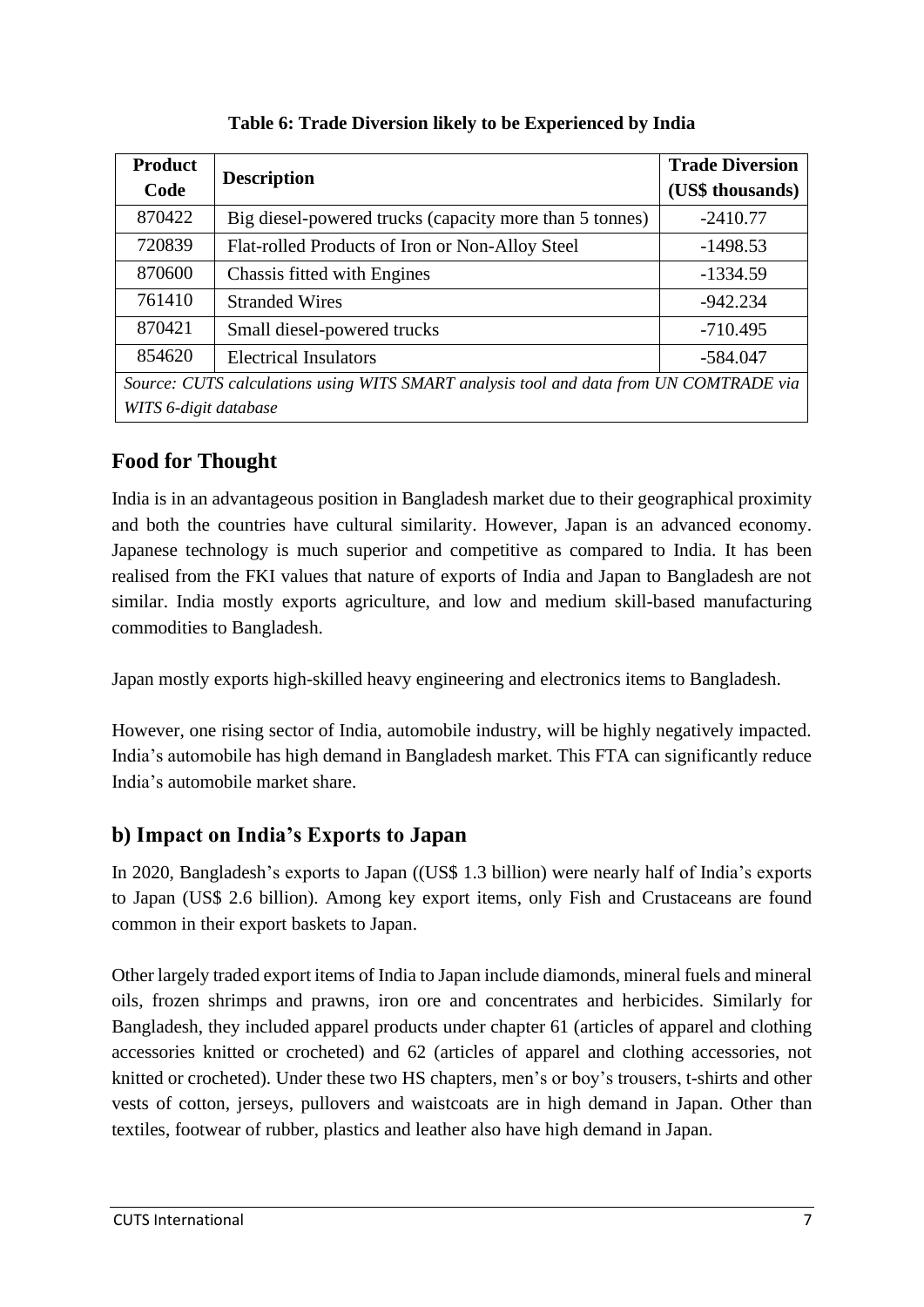Checking homogeneity across export baskets through FKI Analysis (see Table 7.A) shows that there is very less commonality in the category of products India and its competitor Bangladesh exports to Japan. RECPI values (see Table 7.B) further indicate India did not face any significant competitive pressure from Bangladesh in these few common export items.

| Table 7.A: India's FKI with Bangladesh in Japan Market                                        |      |      |      |      |      |
|-----------------------------------------------------------------------------------------------|------|------|------|------|------|
| Competitor                                                                                    | 2016 | 2017 | 2018 | 2019 | 2020 |
| Bangladesh                                                                                    | 0.08 | 0.07 | 0.06 | 0.07 | 0.07 |
| Table 7.B: India's RECPI with Bangladesh in Japan Market                                      |      |      |      |      |      |
| Competitor                                                                                    | 2016 | 2017 | 2018 | 2019 | 2020 |
| Bangladesh<br>0.20<br>0.12<br>0.19<br>0.10                                                    |      |      |      | 0.14 |      |
| Source: CUTS calculations using TradeSift software and data from UN Comtrade via WITS 6-digit |      |      |      |      |      |
| database                                                                                      |      |      |      |      |      |

**Table 7: India's FKI and RECPI with Bangladesh in the Japan Market**

A small number of products of India's export interests will be negatively affected. Also, there is very minimal market loss for India in Japan. Findings from our SMART indicate that there will be market loss for textiles, apparels, and footwear items.

#### **Table 8: Trade Diversion likely to be Experienced by India**

| <b>Product</b><br>Code                                                                      | <b>Description</b>          | <b>Trade Diversion</b><br>(US\$ thousands) |  |  |  |
|---------------------------------------------------------------------------------------------|-----------------------------|--------------------------------------------|--|--|--|
| 420329                                                                                      | Gloves (of Apparel)         | $-75.347$                                  |  |  |  |
| 420310                                                                                      | <b>Articles of Apparels</b> | $-0.91$                                    |  |  |  |
| 640610                                                                                      | Parts of Footwear           | $-0.15$                                    |  |  |  |
| 640299                                                                                      | Footwear with outer soles   | $-0.07$                                    |  |  |  |
| Source: CUTS calculations using WITS SMART analysis tool and data from UN COMTRADE via WITS |                             |                                            |  |  |  |
| 6-digit database                                                                            |                             |                                            |  |  |  |

## <span id="page-7-0"></span>**Food for Thought**

India should be worried about only one sector, textiles. Bangladesh's textile industry outperformed other countries in South Asia. Bangladesh became a success by build a strong production network in textiles. Japan is a dominant player in textile value chains network in Asia.

India already has a Comprehensive Economic Partnership Agreement with Japan. However, duty-free and preferential market access are not the only solution. Indian textiles industry needs to become more competitive to compete with Bangladesh. There is immense scope for India in this sector to make a strong production network with one of the Asian giants, which is Japan.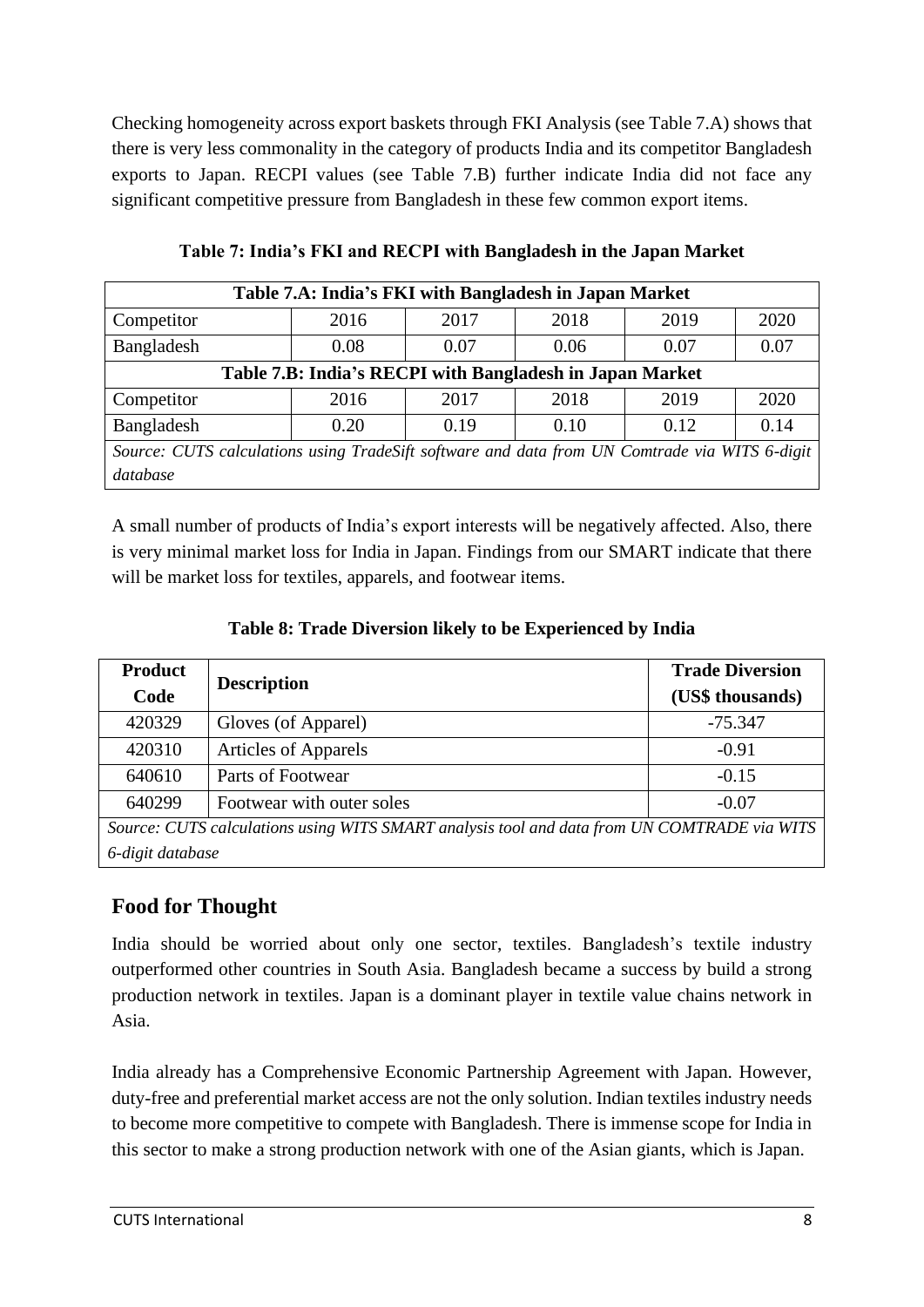## <span id="page-8-0"></span>**3. China – Sri Lanka FTA to be fast-tracked**

China has signaled the desire to re-start a stalled Free Trade Agreement talks with Sri Lanka to boost exports and come out of an economic crisis, during a visit of Foreign Minister Wang Yi, Chinese Embassy sources said.

Free trade talks between China and Sri Lanka hit a hurdle in 2018 under the last administration because Beijing disagreed with Colombo's demand for a review of the deal after 10 years according to officials familiar with the issue.

Officials of the previous government had said that China wanted zero tariffs on 90 percent of goods the two countries sold to each other as soon as an agreement was signed while Sri Lanka wanted it to start with zero tariffs on only half of the products concerned and expand gradually over 20 years.

*[https://lankanewsweb.net/archives/6457/sri-lanka-to-fast-track-free-trade-agreement-fta](https://lankanewsweb.net/archives/6457/sri-lanka-to-fast-track-free-trade-agreement-fta-with-china-soon/)[with-china-soon/](https://lankanewsweb.net/archives/6457/sri-lanka-to-fast-track-free-trade-agreement-fta-with-china-soon/)*

# <span id="page-8-1"></span>**3.1 CUTS Comments**

## <span id="page-8-2"></span>**a) Impact on India's Exports to Sri Lanka**

In 2020, India's exports to Sri Lanka were valued at US\$ 3.2 billion, while China's exports to Sri Lanka were US\$ 3.8 billion. Among key export items, only three categories of products such as iron and steel products, mechanical appliances, and knitted or crocheted fabrics are found to be common that both India and China exporting to Sri Lanka.

Key export items of India to Sri Lanka include mineral oils, cane or beet sugar, tankers, knitted or crocheted fabrics. Similarly, those of China to Sri Lanka included mineral oils, knitted and crocheted fabrics, mobiles and telephones, scooters, tricycles, etc. As in Table 9.A, FKI values are in the range of 0.2 to 0.3. It indicates that there were a moderate product homogeneity lies across India and China's exports to Sri Lanka.

In the year 2018, RECPI of India was more than one (1.23). It reflects China had higher exports than India in common products. In the past two consecutive years, RECPI values were reached to below one again and they were in decreasing momentum. China has experienced supply chain disruption very badly due to COVID19 in these two years. Hence, it may not be right to infer by looking at the RECPI values of these COVID affected years.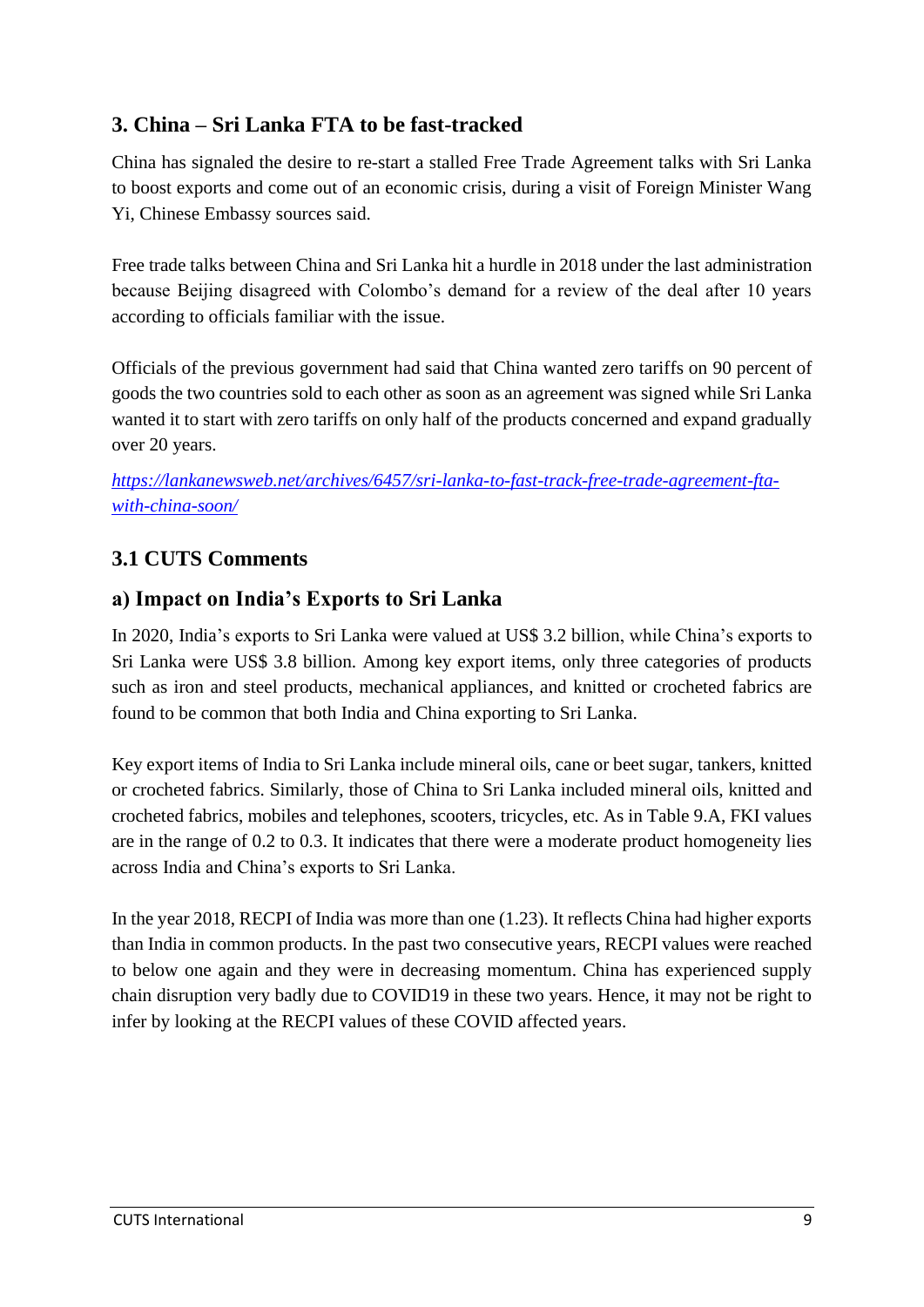| Table 9.A: India's FKI with China in Sri Lanka Market                                         |      |      |      |      |      |
|-----------------------------------------------------------------------------------------------|------|------|------|------|------|
| Competitor                                                                                    | 2016 | 2017 | 2018 | 2019 | 2020 |
| China                                                                                         | 0.28 | 0.26 | 0.27 | 0.27 | 0.24 |
| Table 9.B: India's RECPI with China in Sri Lanka Market                                       |      |      |      |      |      |
| Competitor                                                                                    | 2016 | 2017 | 2018 | 2019 | 2020 |
| China                                                                                         | 0.76 | 0.69 | 1.23 | 0.49 | 0.23 |
| Source: CUTS calculations using TradeSift software and data from UN Comtrade via WITS 6-digit |      |      |      |      |      |
| database                                                                                      |      |      |      |      |      |

#### **Table 9: India's FKI and RECPI with China in the Sri Lankan Market**

As shown in Table 10, aluminium, granite, some textile products, optical fiber cables, and heterocyclic compounds are most affected products of India in Sri Lanka's market. Magnitudes of loss are not very high.

| <b>Product</b>                                                                              | <b>Description</b>                         | <b>Trade Diversion</b> |  |  |  |
|---------------------------------------------------------------------------------------------|--------------------------------------------|------------------------|--|--|--|
| Code                                                                                        |                                            | (US\$ thousands)       |  |  |  |
| 760110                                                                                      | Aluminium                                  | $-193.506$             |  |  |  |
| 680293                                                                                      | Granite                                    | $-62.569$              |  |  |  |
| 420222                                                                                      | Handbags of Plastics/T4 extile Materials   | $-50.556$              |  |  |  |
| 620640                                                                                      | <b>Blouses or Shirts of Manmade Fibres</b> | $-43.166$              |  |  |  |
| 620443                                                                                      | Dresses of Synthetic Fibres                | $-37.845$              |  |  |  |
| 854470                                                                                      | <b>Optical Fibre Cables</b>                | $-33.303$              |  |  |  |
| 293399                                                                                      | Heterocyclic Compounds                     | $-33.088$              |  |  |  |
| Source: CUTS calculations using WITS SMART analysis tool and data from UN COMTRADE via WITS |                                            |                        |  |  |  |

**Table 10: Trade Diversion likely to be Experienced by India**

<span id="page-9-0"></span>**Food for Thought**

*6-digit database*

For a long period, India is Sri Lanka's largest importer. Now China has taken that place even if China has no FTA with Sri Lanka yet. Wherein it is more than two decades that India has an FTA with Sri Lanka. Sri Lanka imports mostly raw materials for textiles and apparels from China. The availability of textile raw materials at very low price from Chinese suppliers is expected to the major reason for Sri Lanka to import these goods from China, instead of from India or Pakistan, which previously used to be the major importers of textile materials to Sri Lanka.<sup>2</sup>

<sup>&</sup>lt;sup>2</sup> <https://thediplomat.com/2021/05/the-economics-of-the-china-india-sri-lanka-triangle/>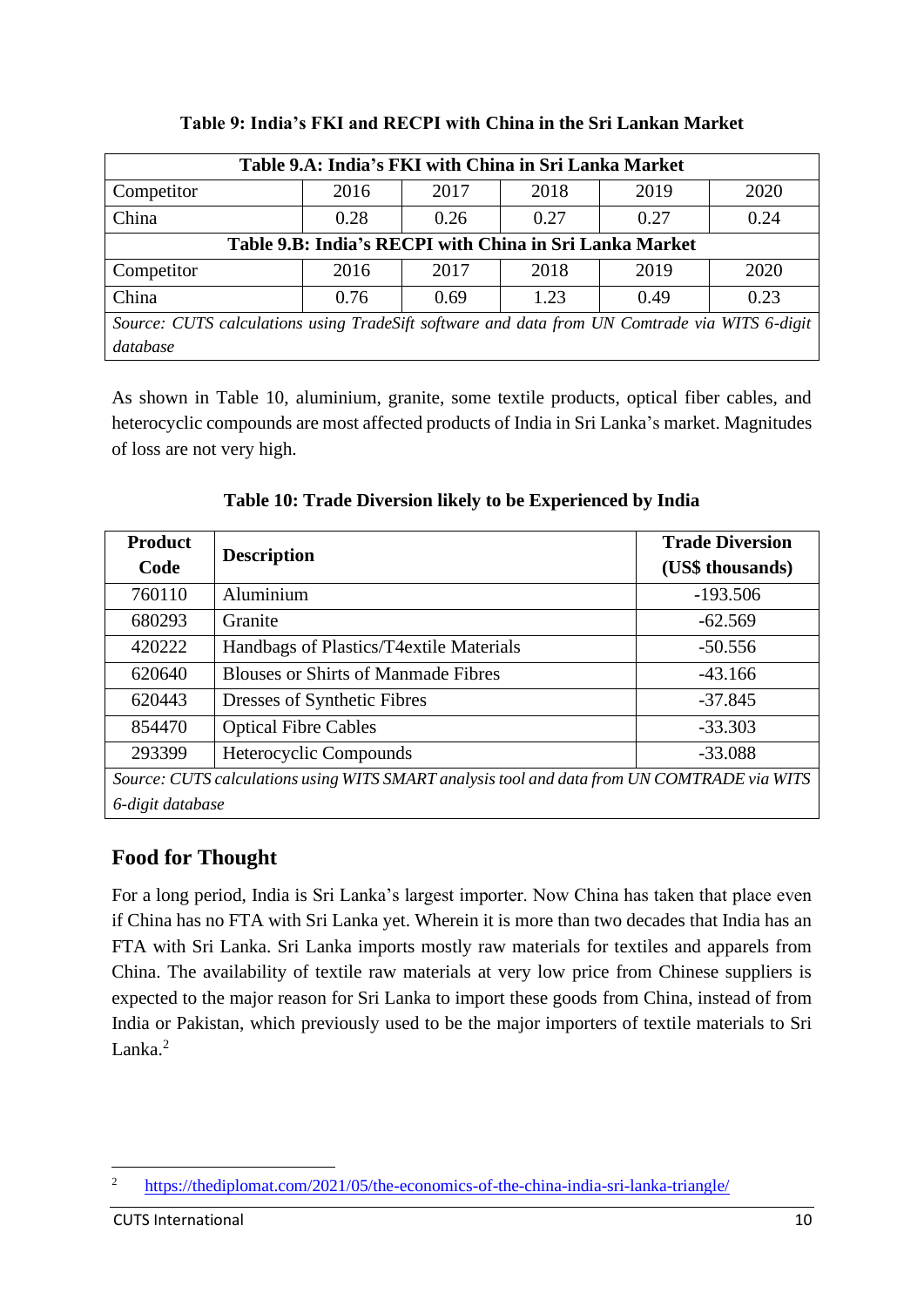Bilateral relations between Sri Lanka and China have been strengthened. It is growing through three avenues: trade; investment; and loans for infrastructure projects. At present, Sri Lanka's economic condition is very challenging due to increases in both fiscal and current account deficit. This is an opportunity for India to further expand its trade and economic ties with Sri Lanka, including by expanding the scope of its FTA with that country through investments and services.

## <span id="page-10-0"></span>**b) Impact on India's Exports to China**

China is India's second largest export destination. In 2020, India's exports to China were at US\$ 19 billion. China's imports from Sri Lanka were very small valued at US\$ 252 million in the same year.

The major export items of India to China include agglomerated and non-agglomerated iron ore and concentrates, petroleum oils and cyclic hydrocarbons. China's key imports from Sri Lanka included fermented tea, vegetable textile fibres, activated carbons and readymade garments.

FKI values (see in Table 11.A) indicate very poor similarity in exports of India and Sri Lanka to China. As expected, and it is also supported by low RECPI values (see Table 11.B) that India has not faced any competitive pressure from Sri Lanka in access to Chinese market.

| Table 11.A: India's FKI with Sri Lanka in Chinese Market                                      |       |       |       |       |       |  |
|-----------------------------------------------------------------------------------------------|-------|-------|-------|-------|-------|--|
| Competitor                                                                                    | 2016  | 2017  | 2018  | 2019  | 2020  |  |
| Sri Lanka                                                                                     | 0.05  | 0.05  | 0.04  | 0.04  | 0.05  |  |
| Table11.B: India's RECPI with Sri Lanka in Chinese Market                                     |       |       |       |       |       |  |
| Competitor                                                                                    | 2016  | 2017  | 2018  | 2019  | 2020  |  |
| Sri Lanka                                                                                     | 0.002 | 0.001 | 0.000 | 0.001 | 0.000 |  |
| Source: CUTS calculations using TradeSift software and data from UN Comtrade via WITS 6-digit |       |       |       |       |       |  |
| database                                                                                      |       |       |       |       |       |  |

**Table 11: India's FKI and RECPI with Sri Lanka in the Chinese Market**

As in Table 12 below, Indian black tea will be most affected product in Chinese market. Its exports may reduce by more than US\$ 1 million. Among other affected products, vegetable textile fibres, some vegetable products (coconut shell, etc.).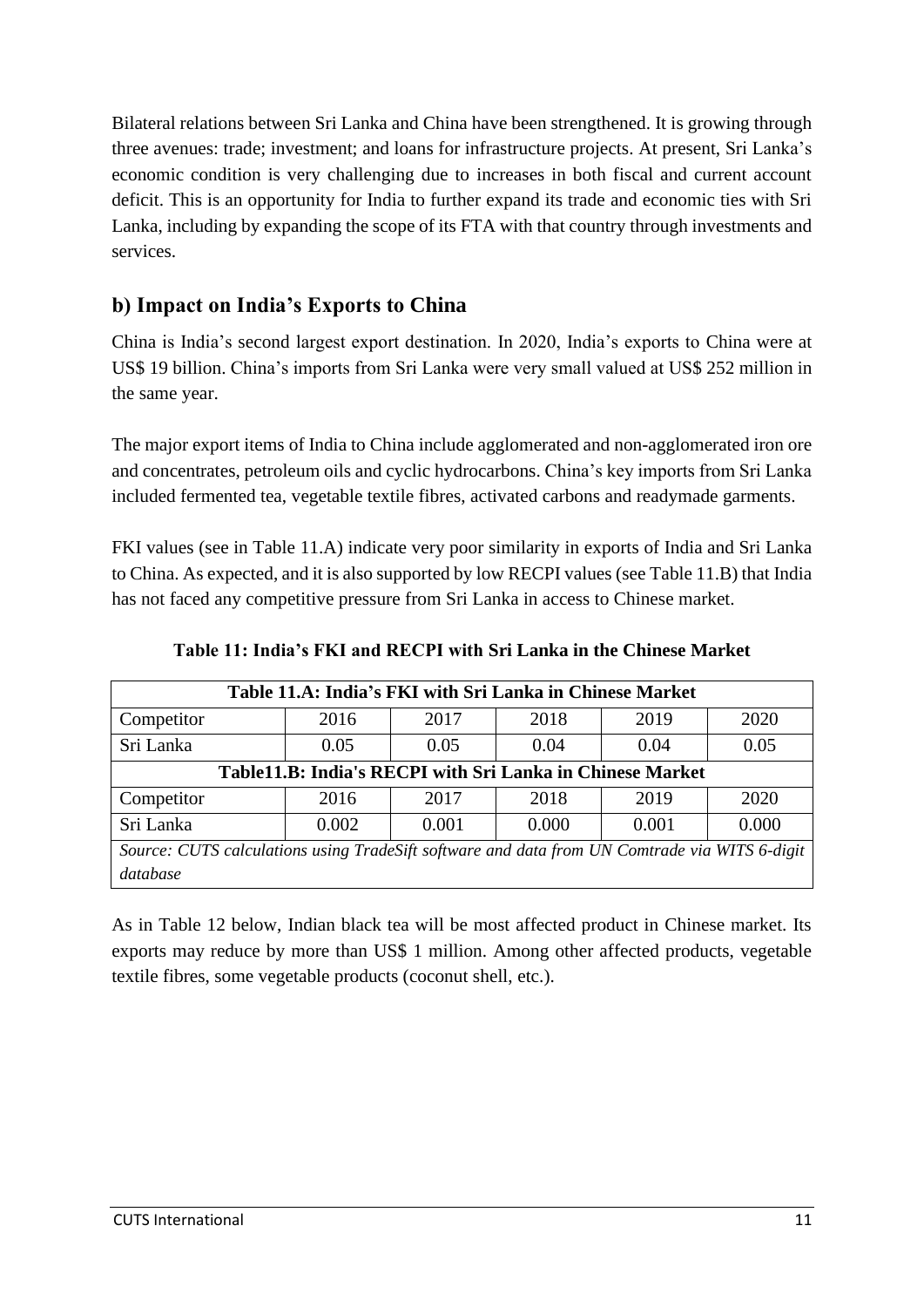| <b>Product Code</b>                                                                         |                                                  | <b>Trade Diversion</b> |  |  |  |
|---------------------------------------------------------------------------------------------|--------------------------------------------------|------------------------|--|--|--|
|                                                                                             | <b>Description</b>                               | (US\$ thousands)       |  |  |  |
| 090240                                                                                      | <b>Black Tea</b>                                 | $-1388.57$             |  |  |  |
| 530500                                                                                      | <b>Vegetable Textile Fibres</b>                  | $-291.09$              |  |  |  |
| 140490                                                                                      | <b>Vegetable Products</b>                        | $-232.37$              |  |  |  |
| 380210                                                                                      | <b>Activated Carbon</b>                          | $-64.70$               |  |  |  |
| 610821                                                                                      | <b>Briefs and Panties of Cotton</b>              | $-15.26$               |  |  |  |
| 420310                                                                                      | <b>Articles of Apparel</b>                       | $-15.21$               |  |  |  |
| 620342                                                                                      | Trousers and Shorts of Cotton for Men's and Boys | $-10.29$               |  |  |  |
| Source: CUTS calculations using WITS SMART analysis tool and data from UN COMTRADE via WITS |                                                  |                        |  |  |  |
| 6-digit database                                                                            |                                                  |                        |  |  |  |

**Table 12: Trade Diversion likely to be Experienced by India**

<span id="page-11-1"></span><span id="page-11-0"></span>It may not be possible for Sri Lanka, as a small economy, to capture India's market in China. However, there may be some sectors or products that can be negatively affected as identified by our SMART analysis. Most specifically, Indian exports of black tea and some other agriculture products, and products of textile and garments can be affected.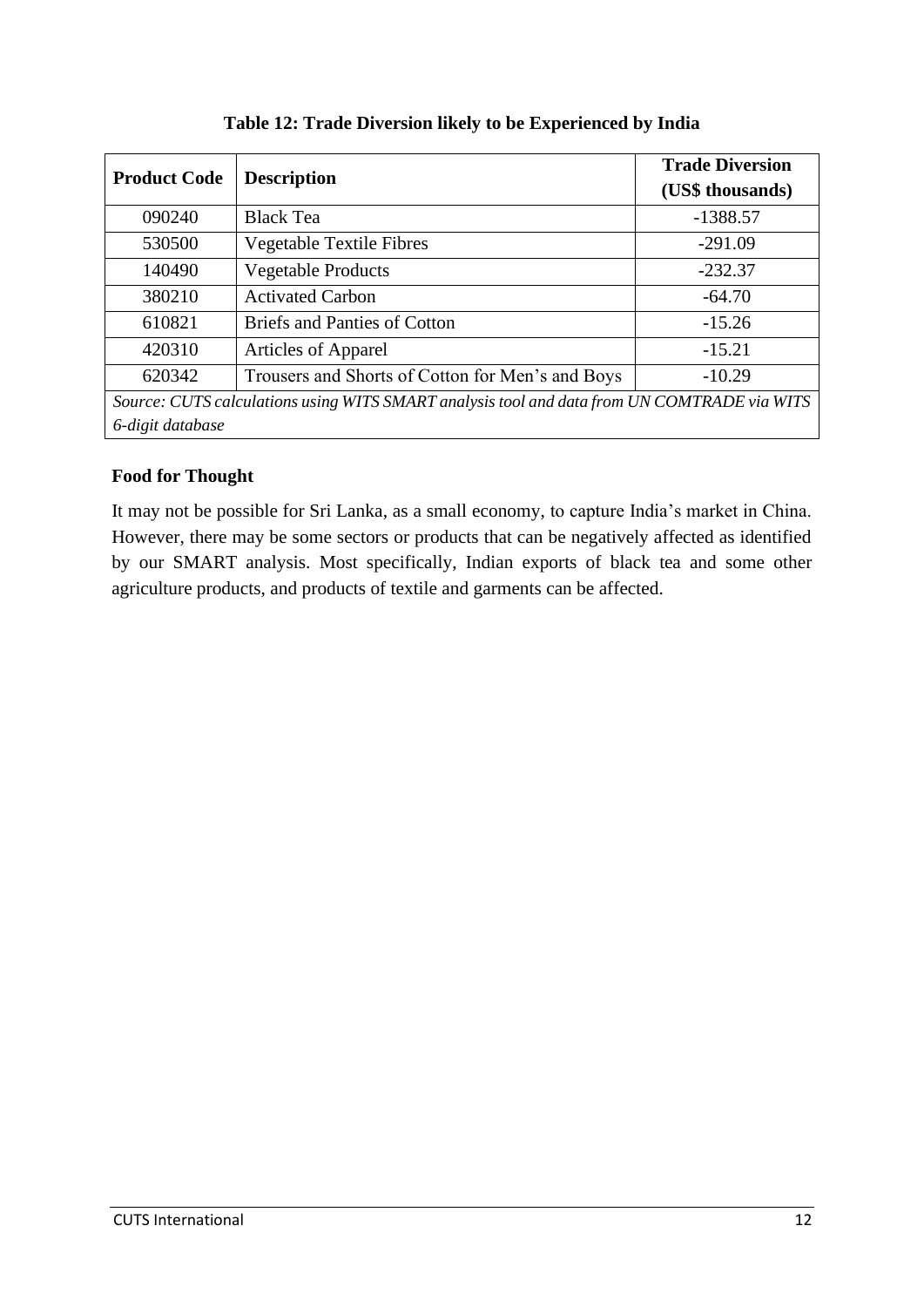#### **Annexure I**

#### <span id="page-12-0"></span>**Finger-Kreinin Index**

The Finger-Kreinin (FK) index provides a way of measuring how similar is two sets of numbers. In principle, it can be used to compare the similarity between either the structure of a country's imports or exports with any two partner countries, to indicate how similar is a country's export pattern to its import pattern, whether geographically or by product; or to compare the structure of production in two different countries.

#### **FKI to a Destination Country**

This version of the FK Index compares export patterns of two countries into a given market (for example, UK and Japan's exports to the world or to India). Another way of thinking about this is that it compares how similar are the imports of a given country from two different suppliers. This is useful if we want to consider overall similarity of exports of two countries and therefore, their degree of competitiveness/complementarity either with respect to particular markets or with respect to their trade with the rest of world.

The formula for the FK Index to a destination country is as follows:

$$
FK_{i_1 i_2 j} = \sum_{k} min\left[\left(\frac{x_{i_1 j}^k}{X_{i_1 j}}\right), \left(\frac{x_{i_2 j}^k}{X_{i_2 j}}\right)\right]
$$

In the FKI by destination,  $i_1$  and  $i_2$  are two source countries and j is a destination country.  $x^k$ refers to trade flow in product k; X as total trade flow, so  $x^{k}$ <sub>ilj</sub>/X<sub>ilj</sub> is the share of product k in country i's total exports to the destination partner (j).  $x^{k}$ <sub>i2j</sub>/ $X_{i2j}$  is the share of product k in the comparator country's (i<sub>2</sub>) total exports.

#### <span id="page-12-1"></span>**RECPI**

The Relative Export Competitive Pressure Index (RECPI) is about exploring average degree of competition country  $i_1$  faces in country j's market from country  $i_2$ , by taking into account both the structure and level of competing countries' trade. Country  $i_1$  will be interested in the value of country  $i_2$ 's exports to country  $i_1$ , and also in the extent to which country  $i_2$ 's exports are in direct competition with country i<sub>1</sub>'s exports.

The Relative Export Competitive Pressure Index (RECPI) is defined for exporter  $i_1$  with respect to competitor  $i_2$  in market j as:

$$
RECPI = \frac{\sum_{k} s_{i2j}^{k} x_{i_2j}^{k}}{\sum_{k} s_{i_1j}^{k} x_{i_1j}^{k}}
$$